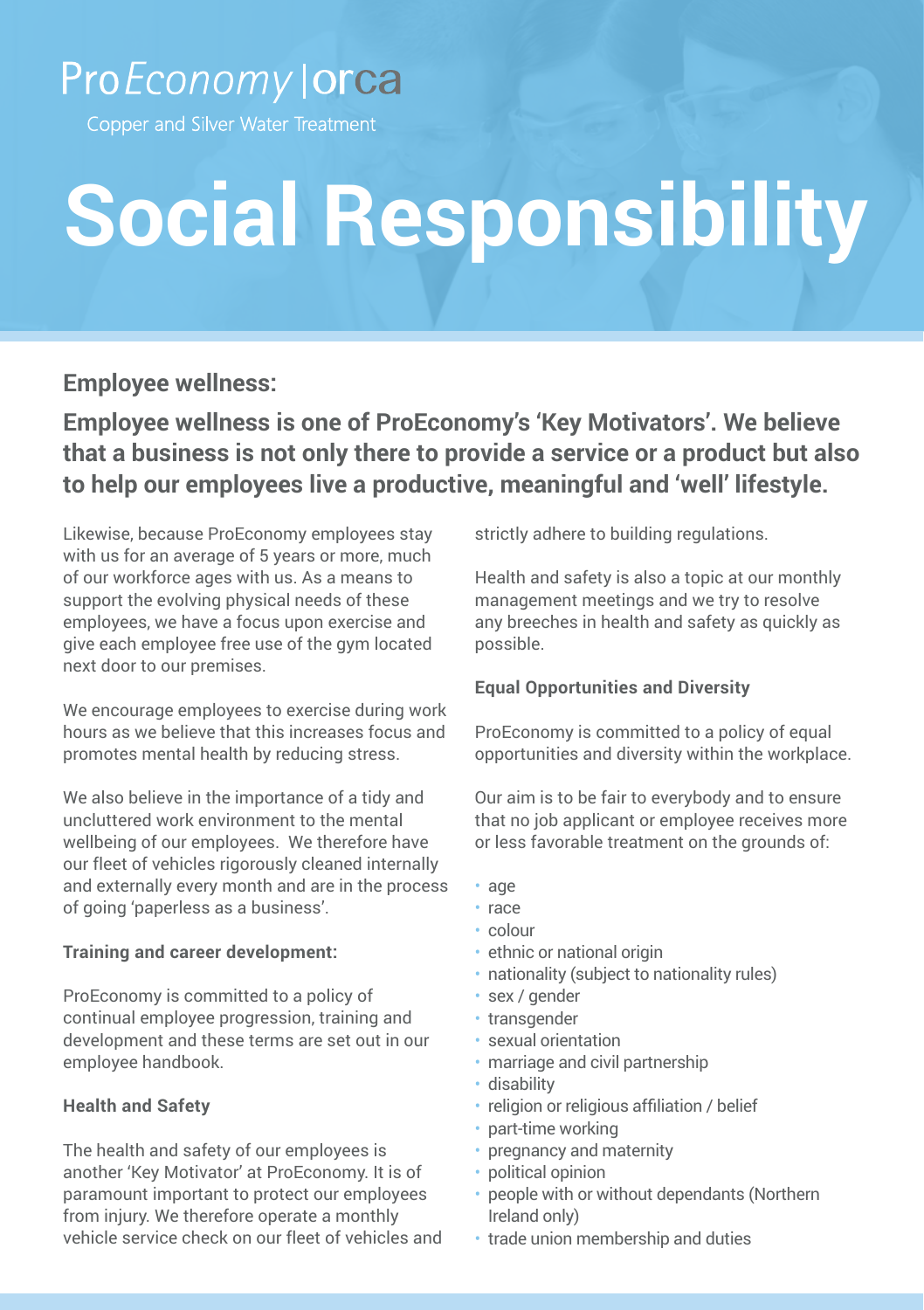Equal opportunities and equal treatment are one of the cornerstones of our recruitment and employment policy.

#### **Charity donations:**

ProEconomy has a variety of 'Key Motivators' that have a wider reach than the company itself. We aim to support these 'Key Motivators' via charitable donations. One of our 'Key Motivators' is to help provide clean water to a worlds that is in dire need of it.

ProEconomy supports two charities in this regard and regularly donates money to these charities.

#### **ProEconomy supports:**

- WaterAid helping to distribute clean water worldwide.
- Caminos de Agua a charity that distributes copper and silver ionisation systems to kill bacteria in reain wate harvesting facilities in Mexico and South America.

#### **Supplier and service provider monitoring**

We hold our suppliers and service providers to the same labor and health and safety standards to which we hold ourselves.

We manufacture our system internally so can adhere to our own strict principles. However, we source the materials that we use to make the Orca system from suppliers and utilize a variety of service providers. All of our suppliers and service providers have a close relationship with ProEconomy and are all UK based. This close relationship allows us to keep an eye on their

practices. The fact that our suppliers and service providers are all UK based means that they have to adhere to UK laws and legislation.

We undertake annual meetings with our suppliers and service providers and use this opportunity to understand their processes and practices and to make sure that these practices adhere to our principles and 'Key Motivators'.